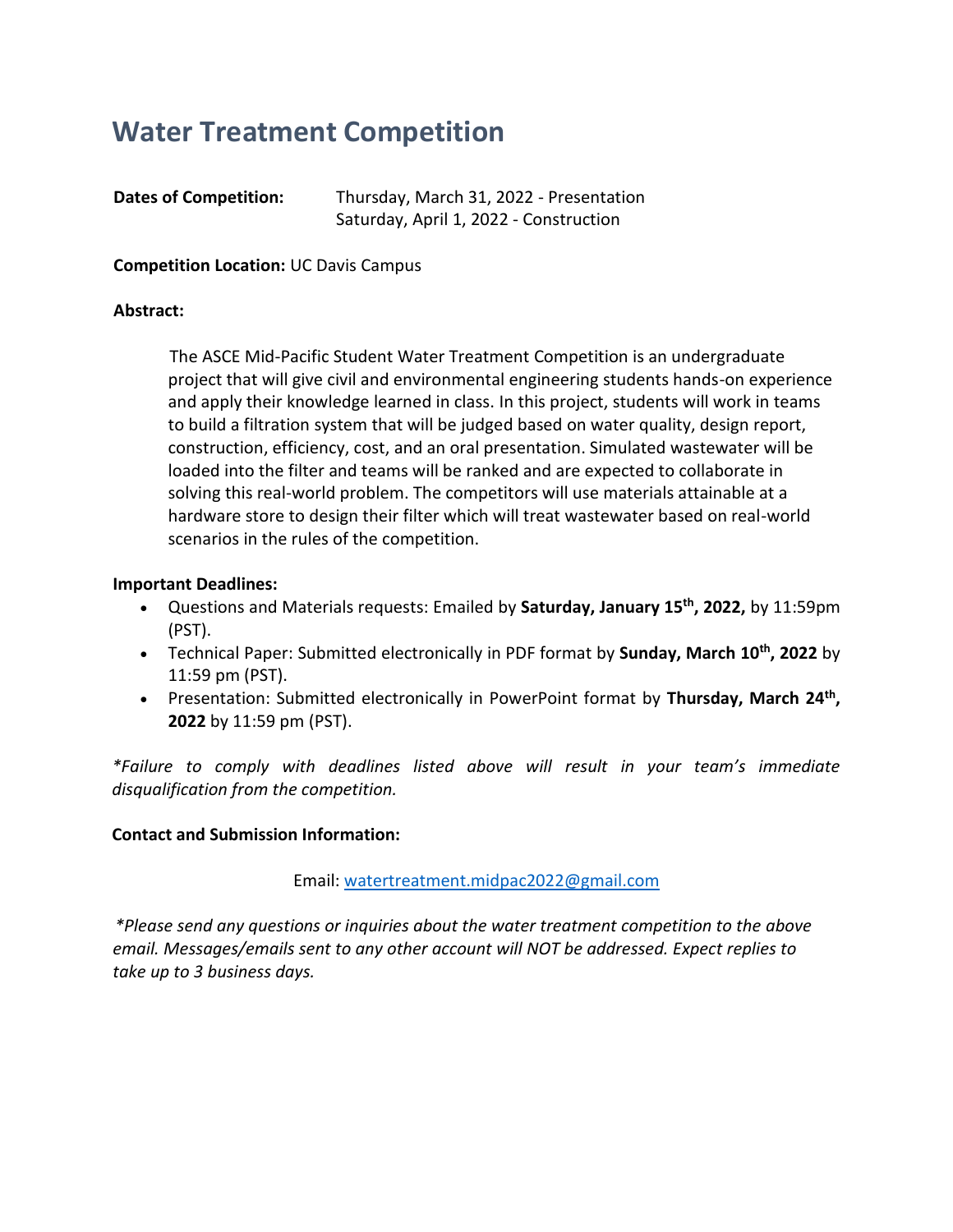# **Table of Contents**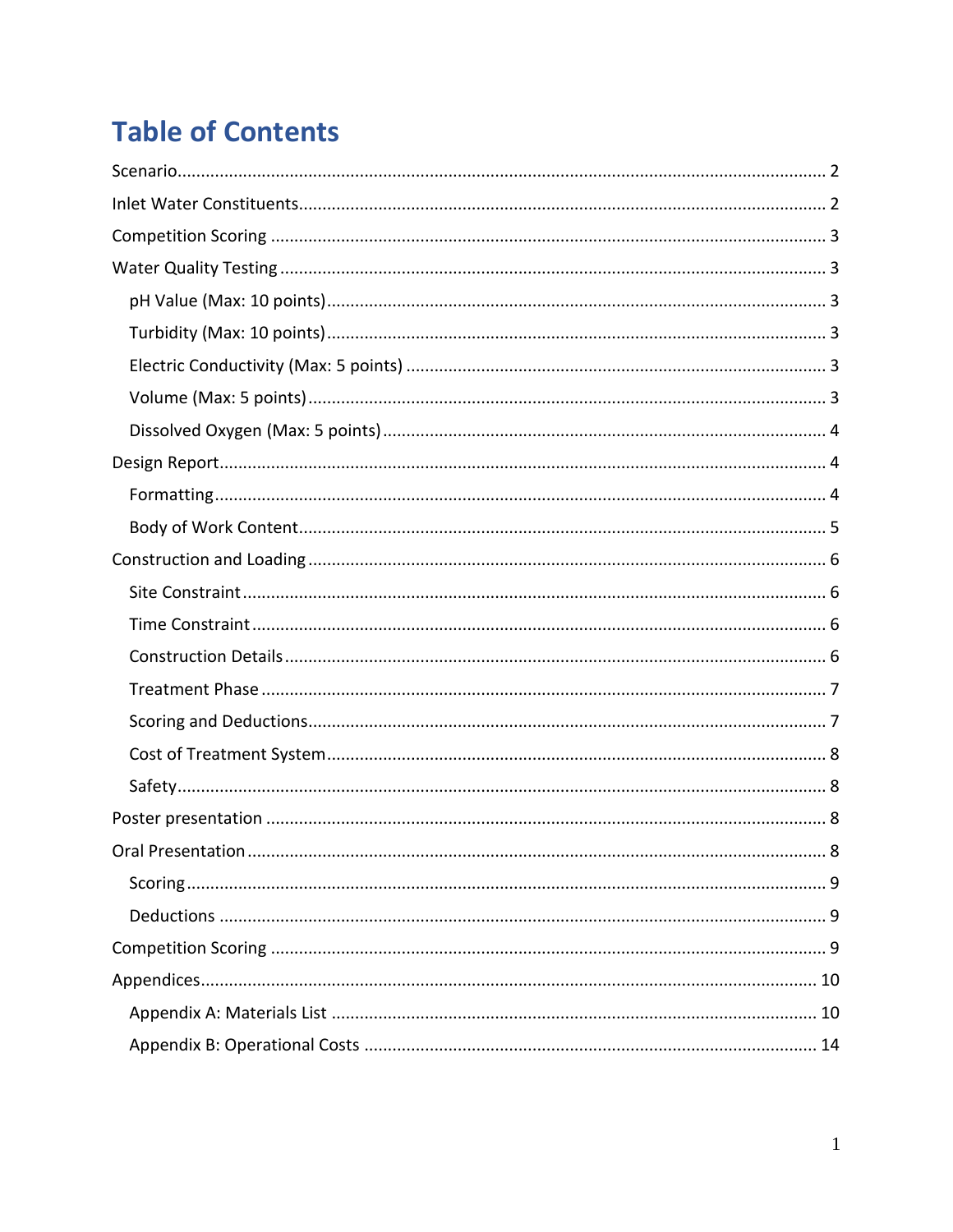## <span id="page-2-0"></span>**Scenario**

California, notorious for facing droughts in the past, has one rainy season remaining in the year. A farmer prepares a water recycling system to collect rainfall, runoff water from watering agricultural crops, and gray water from his kitchen into a large water basin. The farmer wants to be able to recycle and reuse the collected water around the farm such as providing potable water to his livestock, watering plants in his greenhouse, and doing household chores such as washing laundry. The water is polluted with debris such as fertilizer and kitchen products that must be filtered so that it is safe for these various uses. He tasks a group of students with the task of creating a recycling system that will purify the water enough for these uses. For the students to complete this project, they will be able to only use materials that he has around the farm.

### <span id="page-2-1"></span>**Inlet Water Constituents**

Two (2) 5-gallon buckets total will be prepared for each team. All constituents will be added and stirred with a wooden stir stick 24-hours prior and then stirred again 5-minutes before the filter loading phase.

#### **Per 5-gallon bucket**

| Great Value Apple Cider Vinegar             | 1 cup             |
|---------------------------------------------|-------------------|
| <b>Great Value Tomato Sauce</b>             | 8 oz              |
| Great Value Vegetable Oil                   | 1 cup             |
| Miracle-Gro Potting Mix                     | 500g              |
| Quaker Oats, Old Fashioned Oats             | 1 cup             |
| Gatorade Thirst Quencher Fruit Punch Powder | $\frac{1}{4}$ cup |

*\*Images and estimated costs of wastewater constituents can be found in Appendix B.*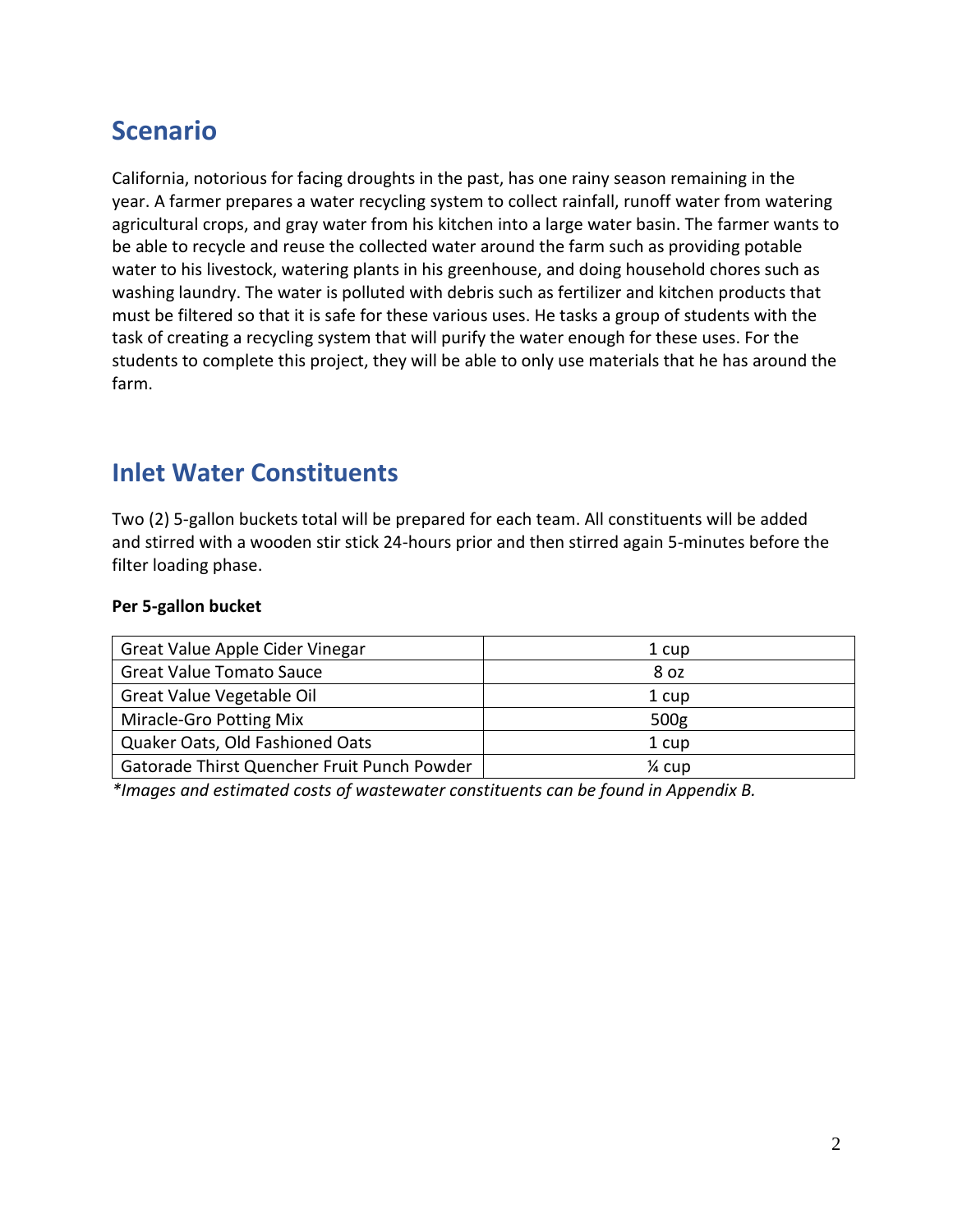# <span id="page-3-0"></span>**Competition Scoring**

### <span id="page-3-1"></span>**Water Quality Testing**

Immediately after construction and loading, the final treated water will be tested using university laboratory equipment. The following five (5) water quality parameters of your final treated product will be graded based on the scoring methods described below. Water quality is worth 35 total points.

#### <span id="page-3-2"></span>**pH Value (Max: 10 points)**

| pH range                             | <b>Points</b> |
|--------------------------------------|---------------|
| $7 \leq pH \leq 7.5$                 | 10            |
| $6.5 \le pH < 7$ or $7.5 < pH \le 8$ |               |
| $6 \le pH < 6.5$ or $8 < pH \le 8.5$ |               |
| $5.5 \le pH < 6$ or $8.5 < pH \le 9$ |               |
| $5 \le pH < 5.5$ or $9 < pH \le 9.5$ |               |
| All other pH ranges                  |               |

### <span id="page-3-3"></span>**Turbidity (Max: 10 points)**

| <b>Turbidity Ranges</b> | <b>Points Allocated</b> |
|-------------------------|-------------------------|
| NTU < 15                | 10                      |
| $15 \leq N T U < 50$    | x                       |
| $50 \le N T U < 85$     | n                       |
| $85 \le NTU < 120$      |                         |
| $120 \le N T U < 155$   |                         |
| $NTU \geq 155$          |                         |

#### <span id="page-3-4"></span>**Electric Conductivity (Max: 5 points)**

**Target:** Minimal µS/cm

**Grading:** (Best team's rank/ your rank) \* 5 points

Note: Teams will be ranked from best to worst with #1 being the team with the electrical conductivity closest to the target value.

#### <span id="page-3-5"></span>**Volume (Max: 5 points)**

**Target:** 9 gallons

**Grading:** (Your effluent volume in gal / 9 gallons) \* 5 points

Note: There is a maximum of 5 points allotted for volume. It is conceivable, however unlikely, that a team could have a volume greater than 9-gallons; in that case, the team would still only receive 5 points.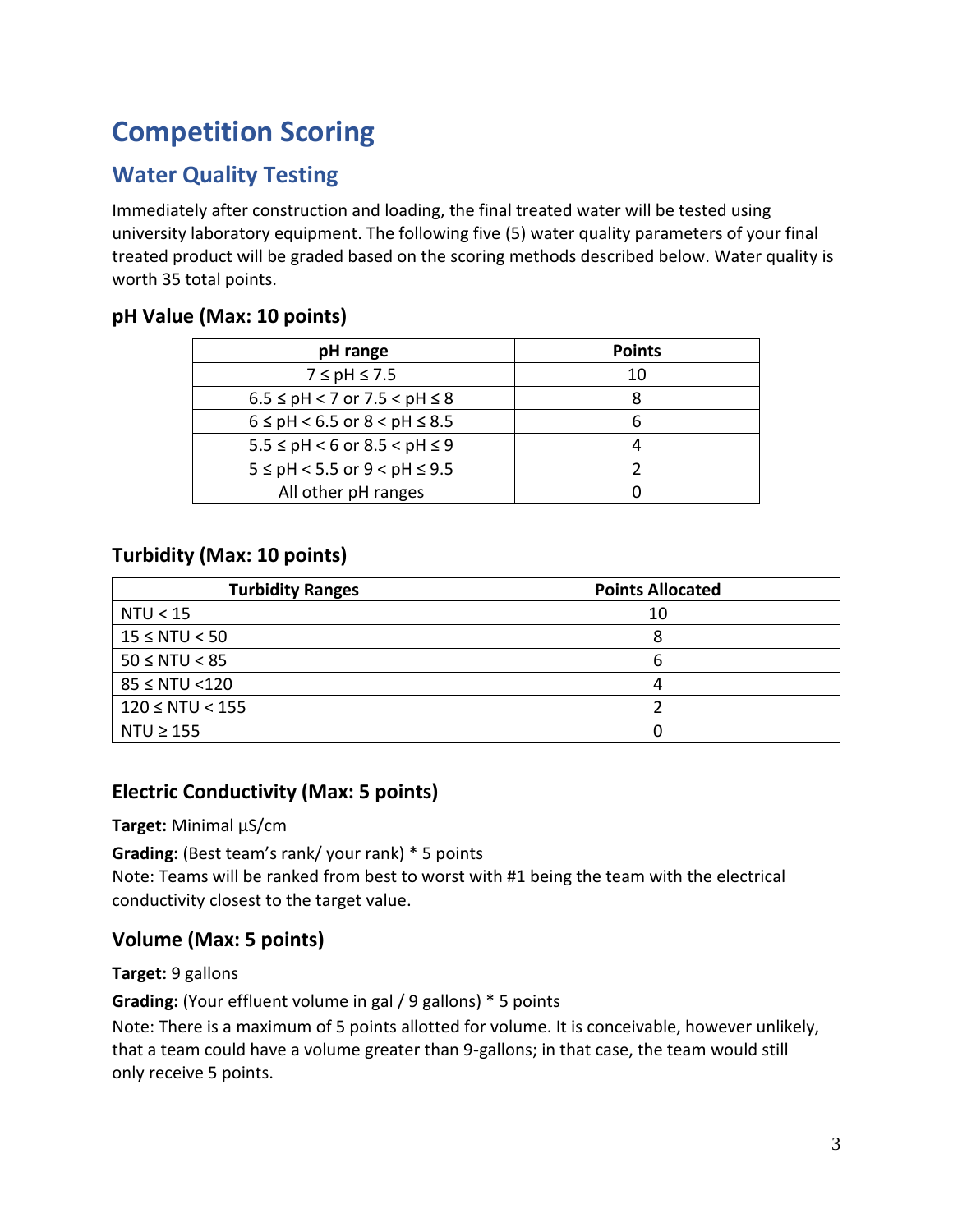| Percentage of D.O.                                | <b>Points</b> |
|---------------------------------------------------|---------------|
| 100%                                              |               |
| $90\% \leq DO < 100\%$ or $100\% < DO \leq 110\%$ |               |
| $80\% \leq DO < 90\%$ or $110\% < DO \leq 120\%$  |               |
| $70\% \leq DO < 80\%$ or $120\% < DO \leq 130\%$  |               |
| $60\% \leq DO < 70\%$ or $130\% < DO \leq 140\%$  |               |
| All other D.O. values outside of these ranges     |               |

#### <span id="page-4-0"></span>**Dissolved Oxygen (Max: 5 points)**

## <span id="page-4-1"></span>**Technical Report**

Each team is required to submit a technical design report detailing the overall project. The report must include a description of the design process, treatment principles utilized, environmental impacts, a cost analysis, and tables of material and operational costs. The design report is worth 25 total points. Please submit an electronic version of your report in PDF format via email to [watertreatment.midpac2022@gmail.com](mailto:watertreatment.midpac2022@gmail.com) by no later than 11:59 PM Pacific Time on Sunday March 10, 2022. Hard copy submittals will not be accepted.

#### <span id="page-4-2"></span>**Formatting**

The following format is required:

- **Report Cover Page:** Must contain school name, team name, and competition name: "2022 ASCE Mid-Pacific Student Water Treatment Competition"
- **Table of Contents:** Limited to a total of one (1) page.
- **Body of Work:**
	- o Must be a minimum of 1000 words
	- $\circ$  May not exceed ten (10) pages. Cover page, table of contents, and appendices are not included in the page count.
	- o Use 12-point Times New Roman font, single-spaced, using normal width character spacing, and 1-inch margins on all sides
	- o Headings may be of any font, size, or color
	- o Body pages shall be numbered, beginning with '1'
	- $\circ$  Captions used for any photographs, tables, line drawings, graphs, or other figures shall have normal width character spacing and be no less than 10-point font.
	- $\circ$  Photographs, tables, line drawings, graphs, headers, and footers are permitted and shall be counted as part of the page limits defined above.
- **References:**
	- $\circ$  A list of references or works cited page should be included. This list will not be counted as part of the report page limit.
	- o All work, figures, or tables not generated by the authors must be cited.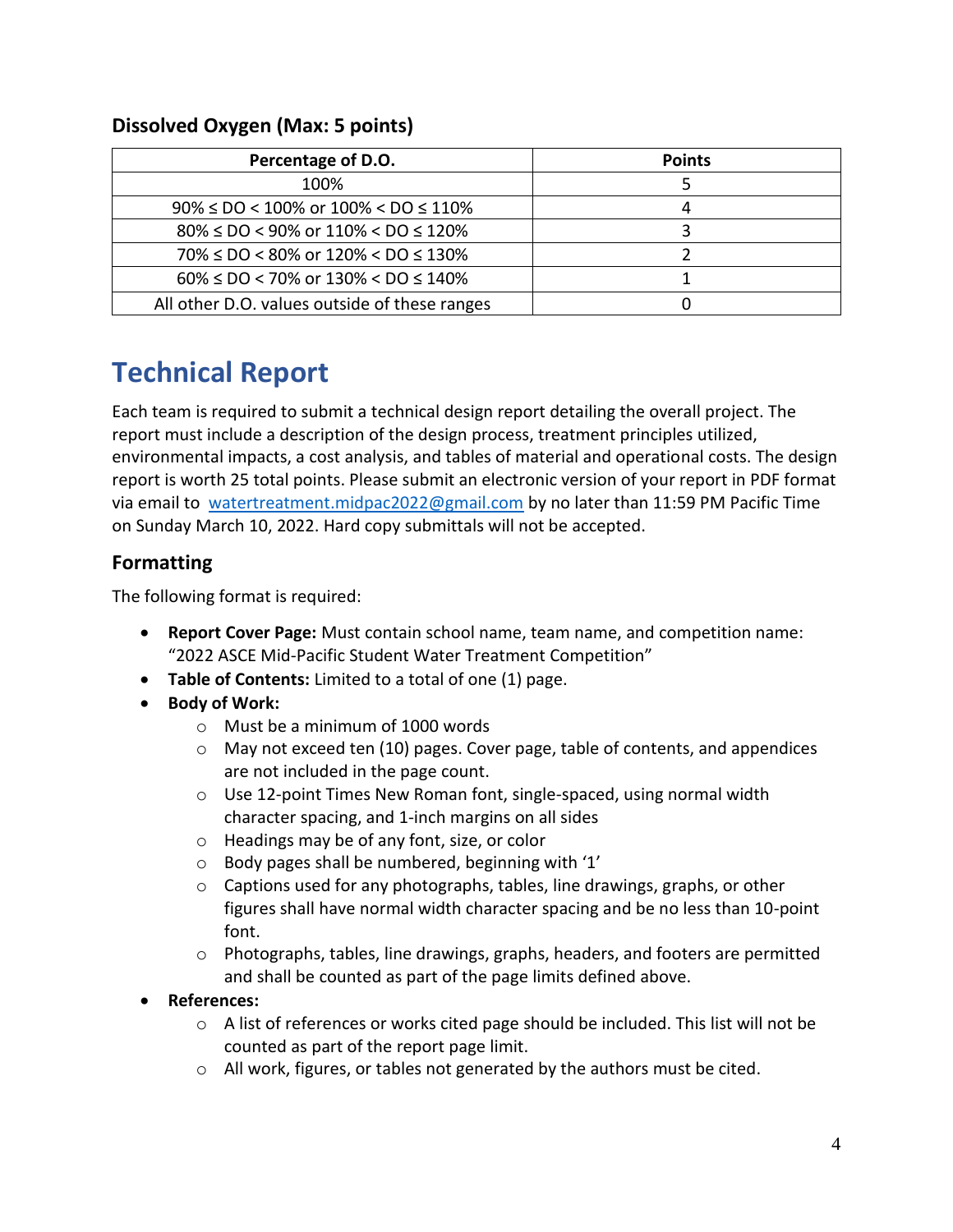- $\circ$  Acknowledgements: any assistance received from others not on the team shall be recognized. Acknowledgements will not be counted as part of the report page limit.
- **Appendices:** Pages shall be numbered in such a way that the appendix and page number are clearly listed (i.e., A1, A2, B1, B2, etc.). There is no limit to appendix length, but it must only contain relevant materials.
- **Paper:** The report and appendices shall be presented on 8.5"x 11" pages using portrait or landscape orientation as appropriate.

One (1) point will be deducted from the team's design report score for each format violation.

#### <span id="page-5-0"></span>**Body of Work Content**

The grading point distribution for each section is shown below for the design report.

- **Filter Discussion (15)**: The design report must include an overview of the filter's composition and how it functions. This section should elaborate on the engineering design processes, filters, and test results that were used to achieve the required water quality. Each filter will be judged based on approach along with principles implemented in the design process.
- **Materials and Cost Analysis (3)**: The design report must include a material list along with a short explanation of why each item was selected. Reference Appendix A to see a list of materials that are allowed. Additionally, this section must include a cost analysis which should include both material cost estimate and labor costs. The lower the cost estimate, the more points awarded.
- **Sustainability (5):** The design report must include the sustainability aspect of the filter such as environmental impacts or minimizing cost.
- **Professional Quality (2):** The design report's professional quality will be based on appearance, language used, and organization.

Plagiarism will not be tolerated. Teams caught plagiarizing will be disqualified from the competition.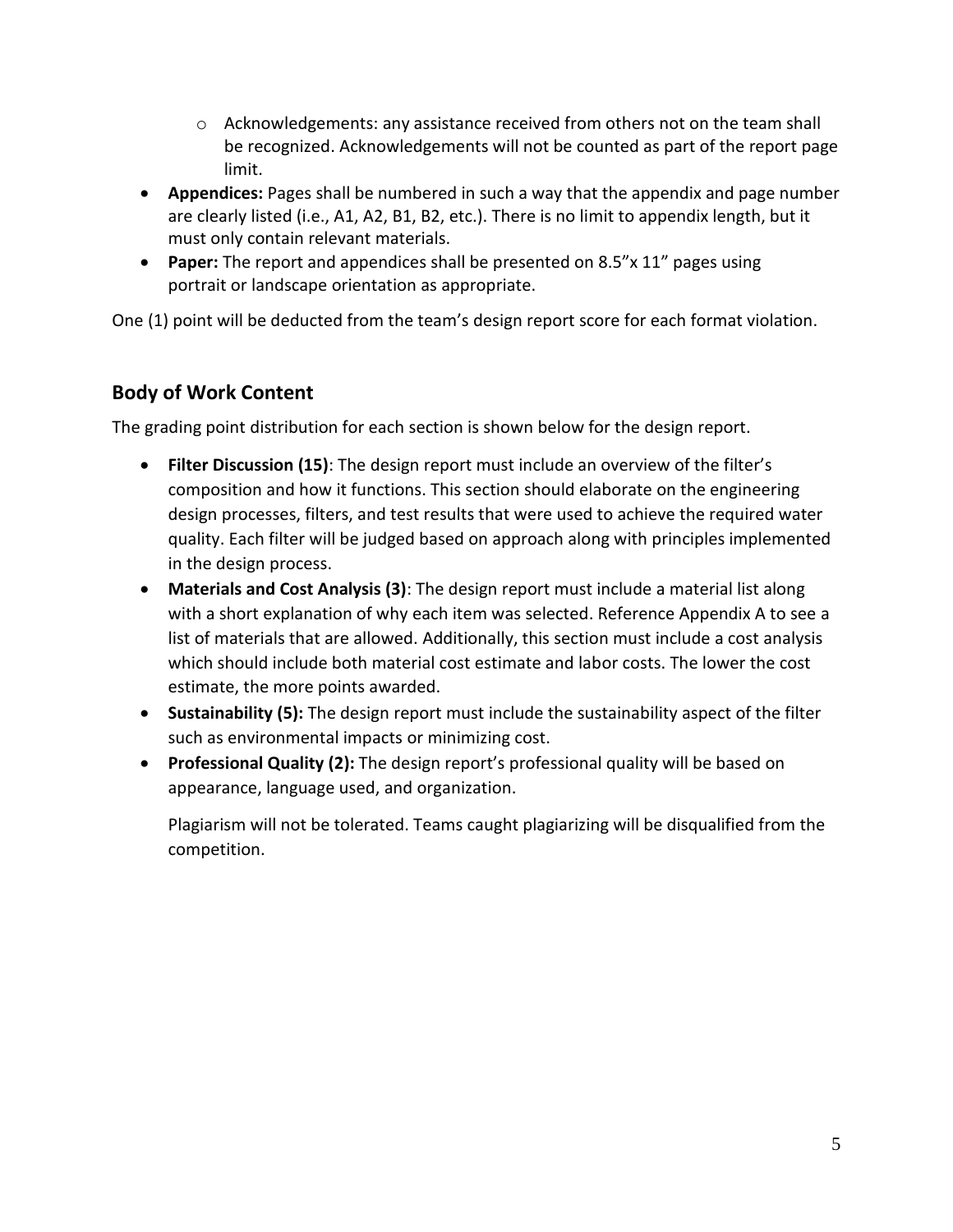# <span id="page-6-0"></span>**Construction and Loading**

This section is worth 20 points and it will be judged based on the orderliness of construction site, cost of treatment system, teamwork, and construction time. Scoring and deduction methods will be available below. Please construct filter designs as shown on your team's technical report.

#### <span id="page-6-1"></span>**Site Constraint**

Teams will be allowed 10' x 10' area of space to construct their filters. These sites include hard surfaces like that of concrete. No operators nor material should exceed the boundaries of this area. Teams will be scored on how well they utilize the given space and the organization of their construction site along with operator's safety when working in teams.

#### <span id="page-6-2"></span>**Time Constraint**

Teams will be given 30 minutes to construct the treatment system. After this time segment, teams will be given 10 minutes to load their systems with a 20-minute treatment period following. The collection container must be removed from the treatment system immediately after the treatment phase.

#### <span id="page-6-3"></span>**Construction Details**

- Teams will use the 10' x 10' space to construct their systems. This area will be marked using marking tape and all material must be contained inside those markings.
- Prior to the beginning of the construction phase, the judges will compare the materials in the team's technical report to the materials that are present in the competition. These raw materials must be in their original packaging and disassembled.
- Teams are not allowed to preassemble, precut, or pre-mark materials before it is time to start the construction of the filter. Decoration is encouraged, however, in order to mark any material, teams must have their own markers, measuring cups, scales, and tape. Teams should not list marking materials in the materials list nor in the cost analysis.
- Any prewashed material should be dry and placed back into their original packaging. Loose sand, GAC, lava rock and pebbles are an exception to this list. Any packaging time does not have to be added to the materials list or the cost analysis portion of the design report. Materials that are not prewashed must be in their sealed state, the same way it comes when it is purchased in a store.
- Power saws and power blades are not permitted in this competition. This means any corded power tool. Please bring battery-powered tools if needed.
- Reference Appendix B to see the approved list of the tools permitted in the competition.
- 4 operators can be used to construct the team's system. Once the chief operator says "ready," the clock will start. When the chief operator says "stop", the judge will stop the clock.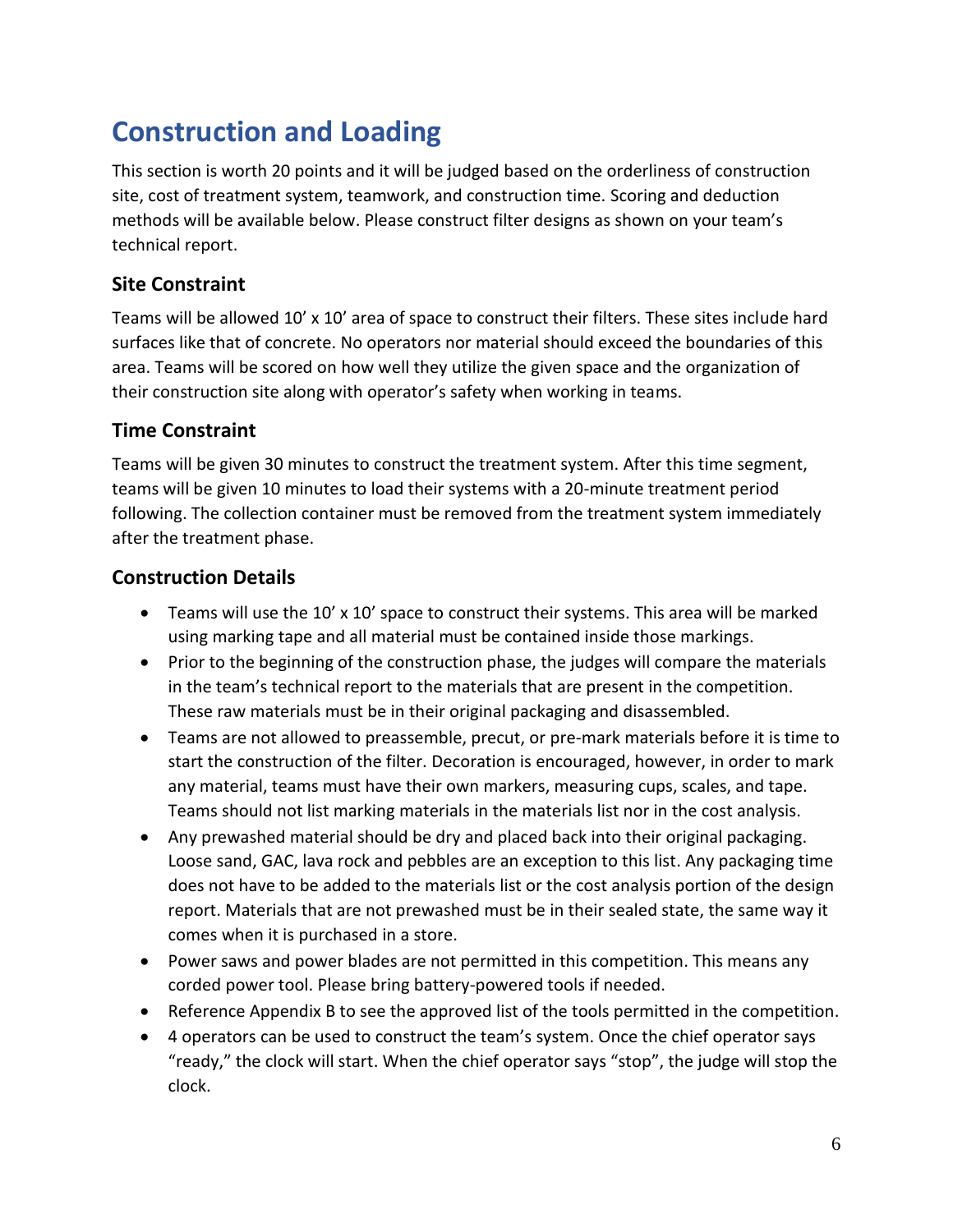- Teams will not be allowed to re-enter the construction region until the filter loading phase is completed once they run out of time.
- Treatment systems must include containers that can hold 9 gallons of water.

#### <span id="page-7-0"></span>**Treatment Phase**

Two (2) operators of each will may add treatment chemicals to their effluent when the 10 minute loading period begins. A stirring stick will be provided. All operators must be outside of the construction site before the end of the 10-minute loading period. Then, 20 minutes will be provided for the treatment system to work. The collecting container must be removed from the treatment system after the 30-minute treatment phase.

### <span id="page-7-1"></span>**Scoring and Deductions**

This category is 20 points out of the 100 in the competition. 13 points for construction are going to be handed out based on the time remaining, the total cost of the system is going to be 5 points, the organization of the construction site will be 1 point, and the overall teamwork is 1 point. All points will be determined by the judges.

Construction time points will be awarded using this equation below:

(Best team's rank/ your rank) \* 13 points

\*Note: Teams will be ranked from best to worst with #1 being the team with the best construction.

The construction subcategory score will be affected by any deductions.

- Violating the construction area boundaries will result in a 1-point deduction for each time that a construction material goes outside of the 10ft. X 10ft.
- 1-point deduction will result for any pre-marked, pre-assembled, tampered, or pre-cut material.
- 1-point deduction if an operator begins construction before the start of the stopwatch.
- 1-point deduction for material used that is not present in the team's material list.
- 2-point deduction for material used that is not present in the Competition Rules (this information can be found in Appendix B).
- 5-point deduction for non-battery powered tools (i.e., Powered saw or powered blades).
- Disqualification if the team has more than 4 operators.
- 1-point deduction for if a worker and/or material enters the site boundary when in the treatment phase.

No more than 15 points can be lost. The judges will decide disqualification along with the number of points deducted.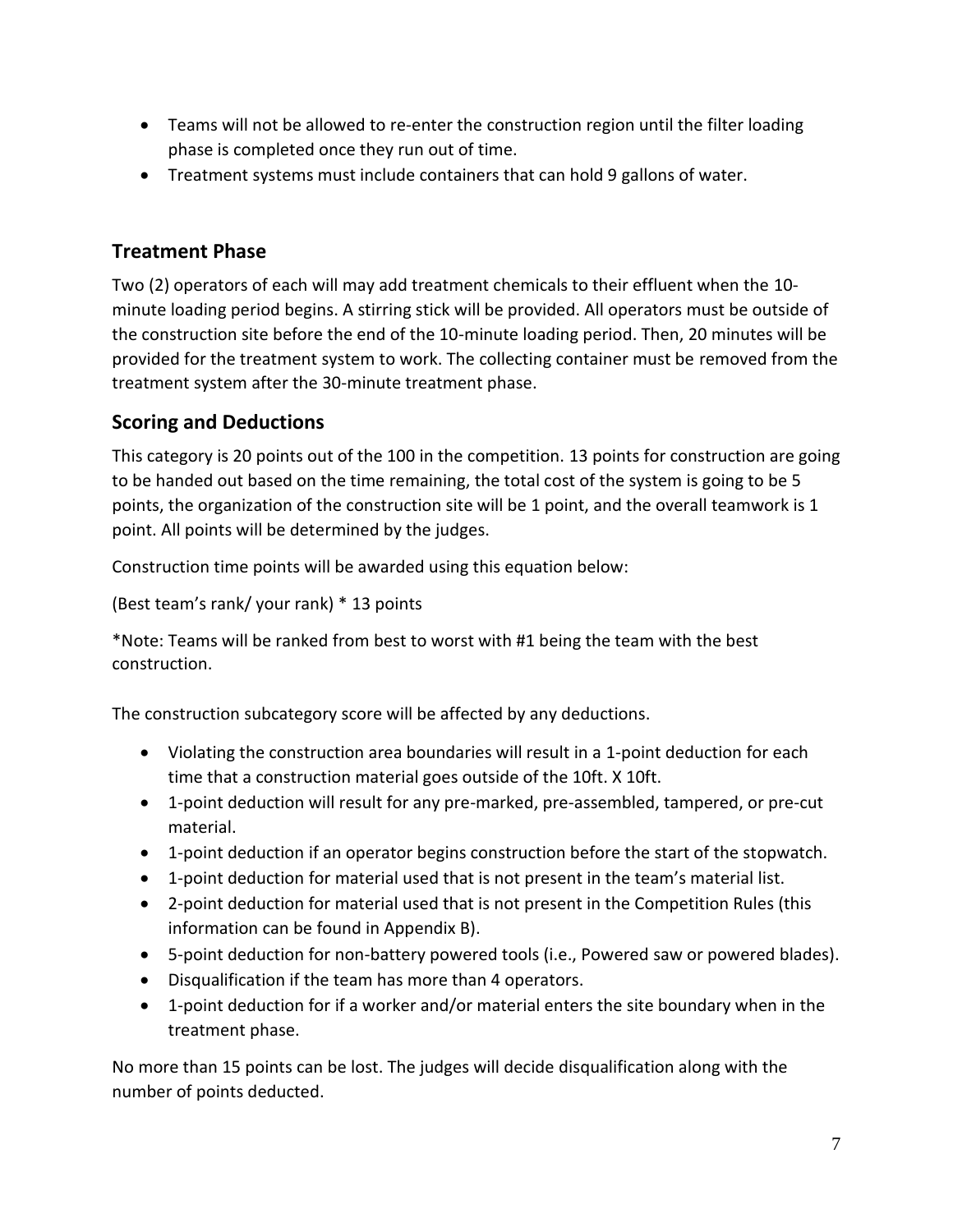### <span id="page-8-0"></span>**Cost of Treatment System**

The cost of the treatment system is worth 10 points and will be given to the team with the lowest cost of treatment system. Points will be awarded according to the following equation:

(Best team's cost / Your team's cost) \* 10

The total cost of treatment system will include the cost of materials, tools, and labor (set at \$30 regardless of time and number of operators used) used for construction. Cost for materials will be based on how much is purchased NOT how much is used.

### <span id="page-8-1"></span>**Safety**

Operators must wear safety goggles/glasses, hard hats, safety gloves, long pants, closed-toes shoes, and always tie up any long hair to ensure safety. The ream will be advised on any safety practices if a judge deems the violation of safety.

## <span id="page-8-2"></span>**Poster presentation**

Poster boards cannot have dimensions larger than 36" x 24". Below are the point distributions for each category that the poster presentation entails.

- 1. **Professional Quality (1)**: The professional quality of the team's poster will be based on neatness, appearance, and diction.
- 2. **Technical Content (2)**: Poster must contain the purpose of the competition, material list, filter cost, and an overview of the filter's design.
- 3. **Presentation/Q&A (2)**: At least one member should be present after the presentation to answer any question regarding the poster and/or construction to judge.

Teams will be provided with their own stands, or any other equipment needed to display their poster.

## <span id="page-8-3"></span>**Oral Presentation**

Lastly, this competition consists of an oral presentation where judges will award points based on clarity, design, and professional system when presenting the design analysis and performance. The order of these presentations will be chosen at random, so each team must be prepared when it is time to present. Presentation times will be handed in in advance. People will not be allowed to leave or enter the room once the presentation begins for the respect of the presenters.

Teams will use PowerPoint to present. Please submit your team's PowerPoint presentation via email to [watertreatment.midpac2022@gmail.com](mailto:watertreatment.midpac2022@gmail.com) by midnight on Tuesday, April 5, 2022 (11:59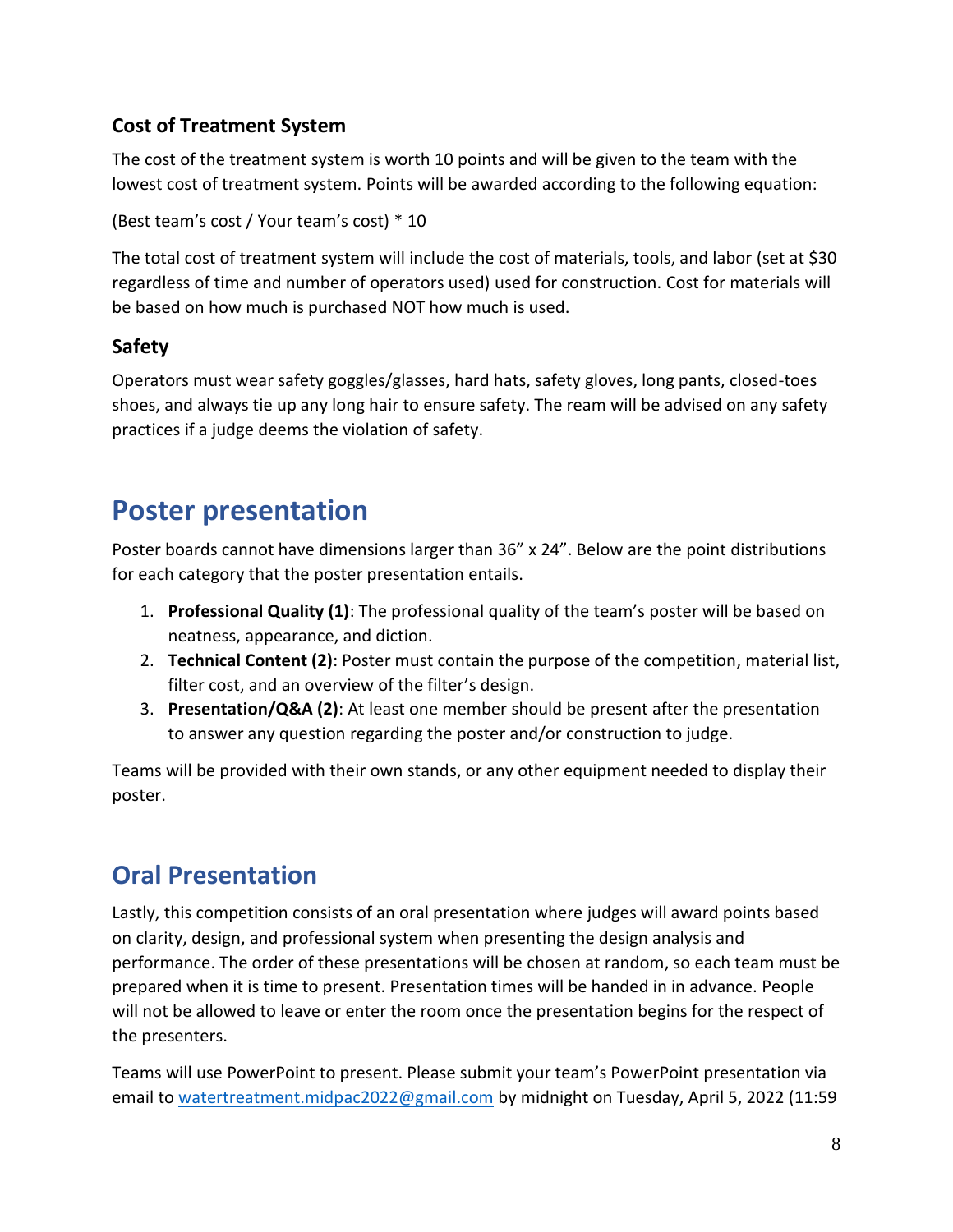PM). You will be allowed to request changes to slides after the submission date but will result in a 4-point reduction to the overall Oral Presentation score.

#### <span id="page-9-0"></span>**Scoring**

| <b>Sub-Category</b>      | <b>Points</b> |
|--------------------------|---------------|
| <b>Technical Content</b> |               |
| Q&A Session              |               |
| Voice Projection         |               |
| <b>Visuals</b>           |               |

#### <span id="page-9-1"></span>**Deductions**

• 1 point deducted for every 10 seconds after the 6 minutes and 5 second mark

| <b>Time Frame</b> | <b>Points Deducted</b> |
|-------------------|------------------------|
| $6:26 - 6:35$     |                        |
| $6:16 - 6:25$     |                        |
| $6:06 - 6:15$     |                        |

# <span id="page-9-2"></span>**Competition Scoring**

| Category[AA1]            | <b>Sub - Categories</b>        | <b>Points</b>  |
|--------------------------|--------------------------------|----------------|
| <b>Water Quality</b>     | рH                             | 10             |
|                          | Turbidity                      | 10             |
|                          | <b>Electrical conductivity</b> | 5              |
|                          | Dissolved Oxygen               | 5              |
|                          | Volume                         | 5              |
|                          | <b>Subtotal</b>                | /35            |
| Design Report            | Filter design and analysis     | 15             |
|                          | Materials list/cost analysis   | 3              |
|                          | Sustainability                 | 5              |
|                          | <b>Professional Quality</b>    | $\overline{2}$ |
|                          | <b>Subtotal</b>                | /25            |
| Construction             | <b>Construction Time</b>       | 13             |
|                          | Cost of Treatment System       | 5              |
|                          | Organization of Construction   | $\mathbf{1}$   |
|                          | Site                           |                |
|                          | <b>Overall Teamwork</b>        | 1              |
|                          | <b>Subtotal</b>                | /20            |
| <b>Oral Presentation</b> | <b>Technical Content</b>       | 8              |
|                          | <b>Visuals</b>                 | 3              |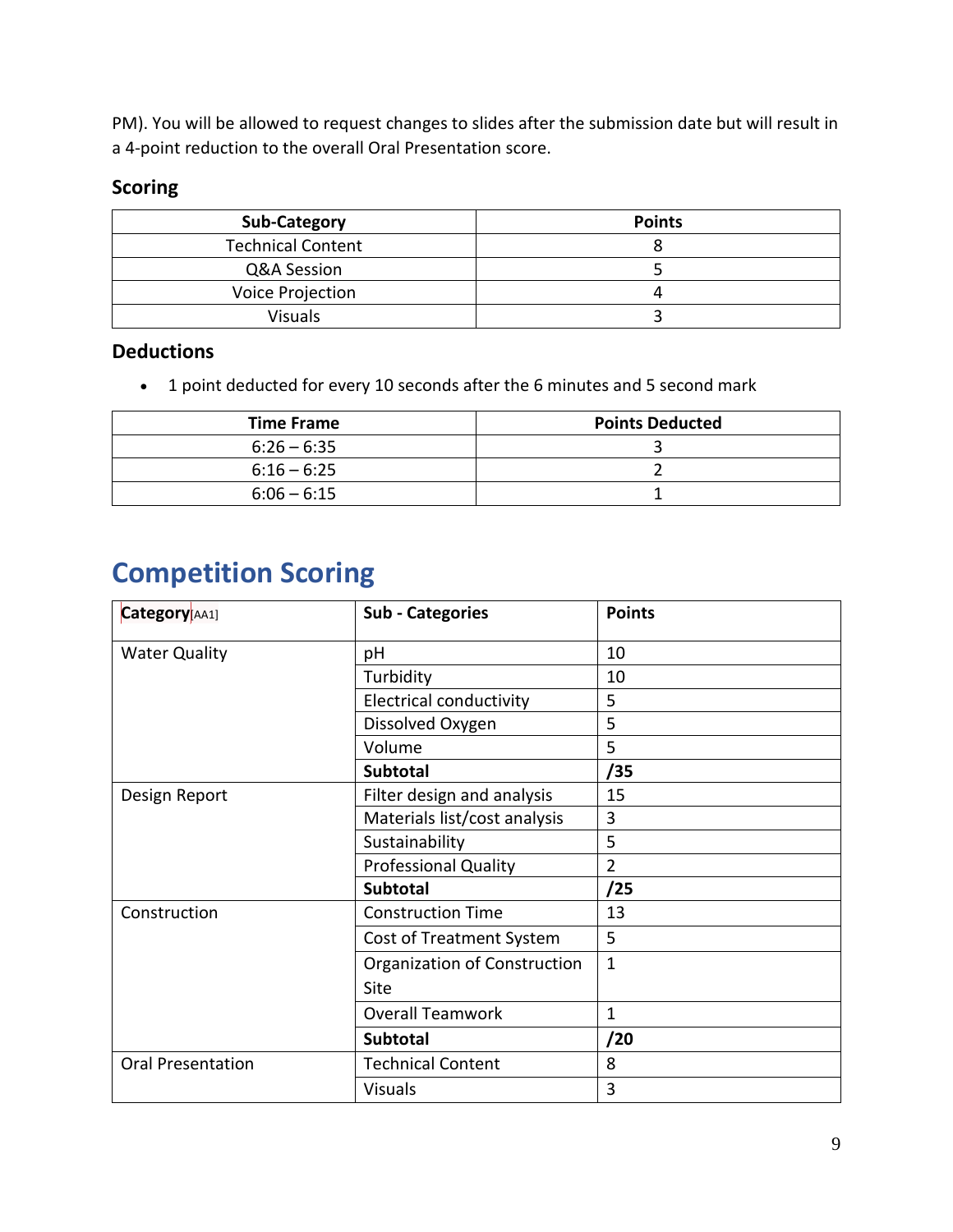|              | Q&A Session      |      |
|--------------|------------------|------|
|              | Voice Projection |      |
|              | Subtotal         | /20  |
|              |                  |      |
| <b>Total</b> |                  | /100 |

## <span id="page-10-0"></span>**Appendices**

### <span id="page-10-1"></span>**Appendix A: Materials List**

Every team is permitted to submit a request to add two (2) materials or tools to this list. Please submit the request to [watertreatment.midpac2022@gmail.com](mailto:watertreatment.midpac2022@gmail.com) by **Sunday, December 5, 2022**. These requests will be evaluated for appropriateness in the competition. If your suggestions are accepted, these materials will become accessible to all teams. Teams requesting additional material must also provide the unit of measure and the unit cost which will be verified by the competition host.

All items must be in their original packaging. This means unopened packaging. Any item will be charged and included in the cost analysis section of the design report, despite how much is used.

| Item                       | Unit         | Cost (\$/unit) |
|----------------------------|--------------|----------------|
| 1/2" Hardware Cloth        | /sq. ft.     | 0.67           |
| 1/4" Hardware Cloth        | /sq. ft.     | 0.67           |
| 4 Gallon Trash Can         | /unit        | 2.50           |
| 13 Gallon Trash Can        | /unit        | 5.00           |
| 20 Gallon Trash Can        | /unit        | 7.00           |
| 32 Gallon Trash Can        | /unit        | 13.00          |
| 2' Ladder                  | /unit        | 30.00          |
| 4' Ladder                  | /unit        | 40.00          |
| 6' Ladder                  | /unit        | 50.00          |
| 2" Adjustable Spring Clamp | /unit        | 6.00           |
| 2" PVC Pipe Elbow          | /unit        | 3.00           |
| 2" x 4" 3M Steel Wool      | /unit        | 0.83           |
| 2" x 4" Dimensional Lumber | /4 lin. ft.  | 2.00           |
| 2" x 6" Dimensional Lumber | /4 lin. ft.  | 2.50           |
| 4" x 4" Dimensional Lumber | $/4$ lin. ft | 3.00           |
| 3/4" Black Electrical Tape | /lin. ft.    | 0.06           |
| 3/4" Thick Plywood         | /4 sq. ft.   | 1.00           |
| 3/8" Thick Plywood         | /4 sq. ft    | 2.00           |
| 3/8" Nylon Rope            | /lin. ft.    | 0.20           |
| 30 Gallon Tote             | /unit        | 12.00          |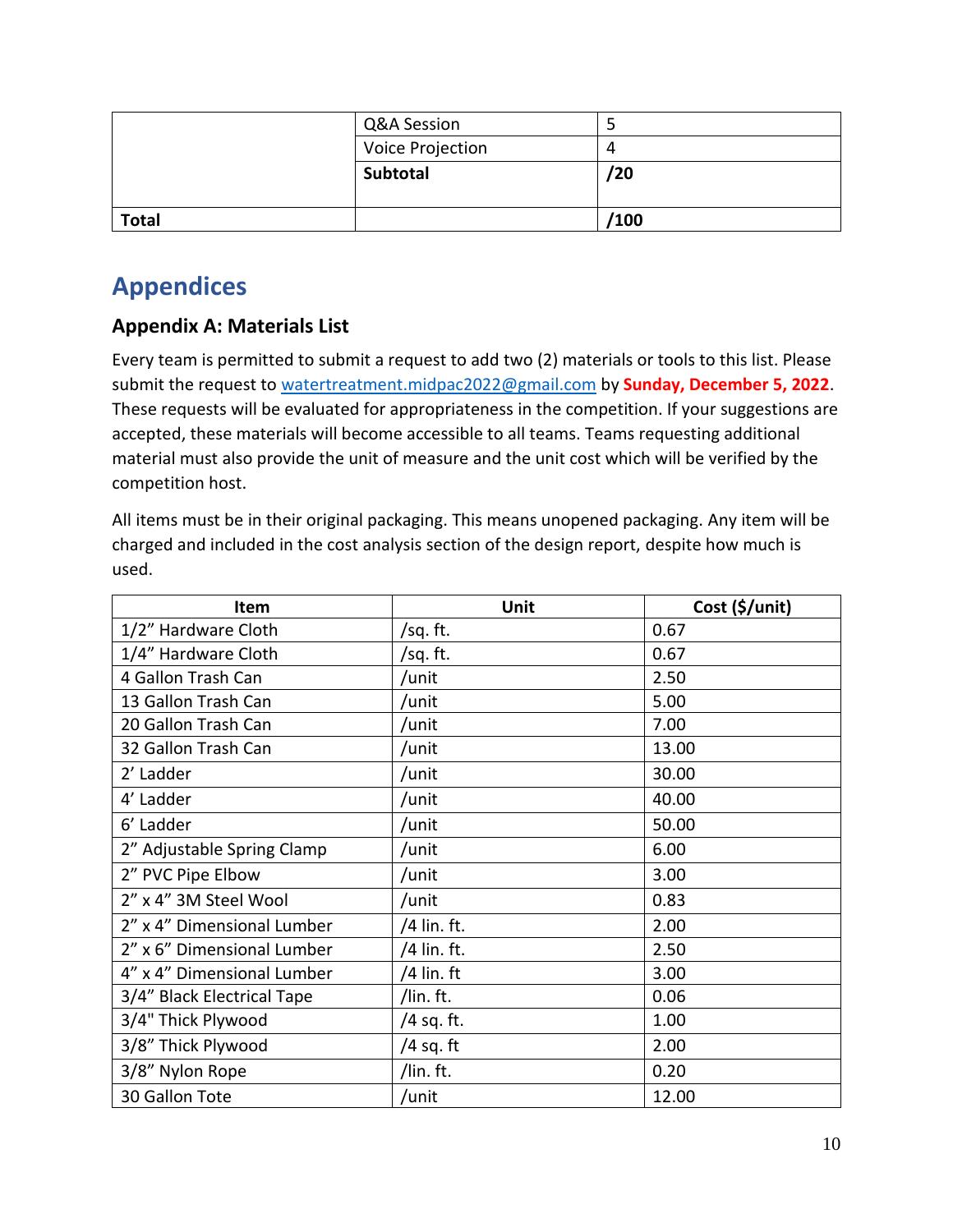| 36 Gallon Garbage Bag              | /unit     | 0.60  |
|------------------------------------|-----------|-------|
| 5 Gallon Bucket                    | /unit     | 3.00  |
| 5 Gallon Bucket Lid                | /unit     | 1.50  |
| 5/8" Carpet Pad                    | /sq. ft   | 0.50  |
| 8" x 6" x 2" Grout Sponge          | /unit     | 2.00  |
| Alum (McCormick)                   | /oz.      | 1.50  |
| Aqueon Water Clarifier             | /fl. oz.  | 2.50  |
| All Purpose Gravel (Quickrete) /50 |           | 10.00 |
| Ib.                                |           |       |
| Astroturf                          | /sq. ft.  | 4.00  |
| <b>Baking Soda</b>                 | /oz.      | 0.10  |
| Borax (20 Mule Team)               | /oz.      | 1.00  |
| 18 cup Brita Filter                | /unit     | 12.00 |
| 1" 3 Ring Binder                   | /unit     | 3.00  |
| 2" 3 Ring Binder                   | /unit     | 5.00  |
| Vinegar                            | $/1$ cup  | 1.00  |
| <b>Bounce Dryer Sheet</b>          | /20 units | 5.00  |
| <b>Bentonite Clay</b>              | /oz.      | 1.50  |
| Paper Towels                       | /roll     | 1.50  |
| <b>Burlap</b>                      | /sq. ft.  | 0.30  |
| Canvas Drop Cloth                  | /sq. ft.  | 0.50  |
| Charcoal                           | /lb.      | 0.50  |
| Clorox Bleach, Concentrated        | /5 cups   | 2.50  |
| <b>Clorox Disinfecting Wipes</b>   | /15 units | 1.25  |
| <b>Clorox Water Clarifier</b>      | /fl. oz.  | 2.50  |
| Clorox pH Up                       | /fl. oz.  | 3.00  |
| Coarse Compost                     | /gallon   | 3.00  |
| CoCo Liner, 18"                    | /unit     | 4.00  |
| <b>Coconut Fiber Husk</b>          | /gallon   | 1.50  |
| Coffee Filter                      | /unit     | 0.05  |
| <b>Cotton Fabric</b>               | /sq. yard | 3.00  |
| <b>Commercial Grade Fine Sand</b>  | /lb.      | 0.20  |
| <b>Commercial Grade Sand</b>       | /lb.      | 0.15  |
| <b>Cotton Balls</b>                | /50 units | 0.50  |
| Diatomaceous Earth                 | /lb.      | 2.50  |
| Duct Tape                          | /yard     | 0.50  |
| Epsom Salt                         | /oz.      | 0.50  |
| <b>Fiber Twine</b>                 | /ft.      | 0.15  |
| Gelatin (Knox Unflavored)          | /5 oz.    | 1.50  |
| <b>Granular Activated Carbon</b>   | /oz.      | 0.50  |
| Gypsum                             | /lb.      | 0.25  |
| Hydrogen Peroxide                  | /3 cups   | 1.50  |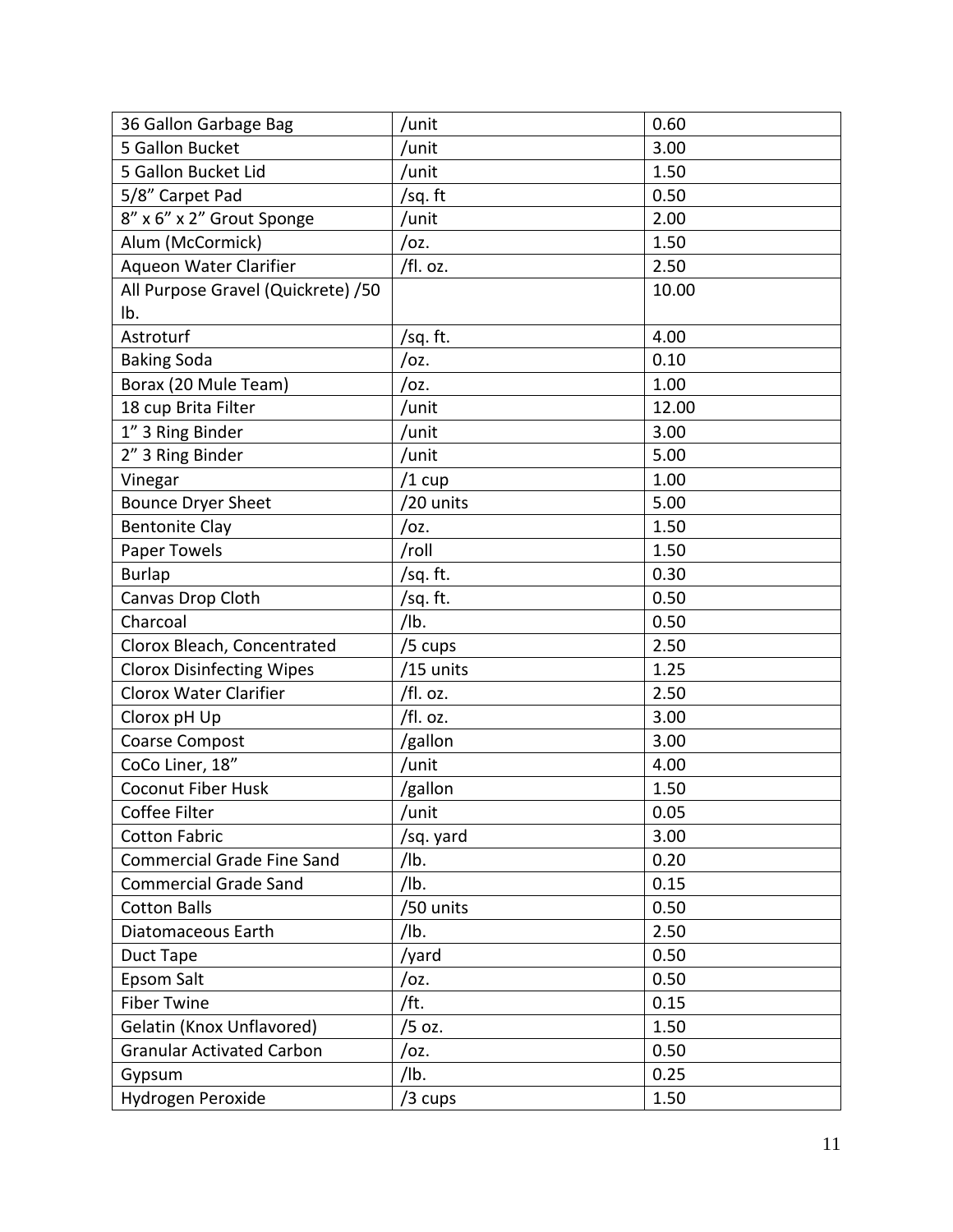| Lava Rock                               | /cu.ft.      | 5.00  |
|-----------------------------------------|--------------|-------|
| Lemon Juice                             | /5 fl. oz.   | 2.50  |
| 8 oz. Mason Jar                         | /unit        | 1.50  |
| <b>Masking Tape</b>                     | /yard        | 0.20  |
| Mylar Emergency Sleeping Blanket        | /unit        | 3.00  |
| Milk of Magnesia                        | /oz.         | 3.00  |
| 6.5 Gallon Milk Crate                   | /unit        | 5.00  |
| Paint Tray                              | /tray        | 2.00  |
| Packing Tape                            | /yard        | 0.25  |
| <b>Peat Moss</b>                        | /cu. ft.     | 5.00  |
| <b>Powdered Activated Carbon</b>        | /oz.         | 0.50  |
| <b>Powdered Chalk</b>                   | /oz.         | 0.50  |
| Pebbles, Large                          | /5 lb.       | 2.50  |
| Pebbles, Pond/Landscape                 | /0.5 cu. ft. | 2.50  |
| <b>Pickling Lime</b>                    | /oz.         | 0.20  |
| <b>Plaster of Paris</b>                 | /lb.         | 0.50  |
| <b>Plastic Tarp</b>                     | /sq. ft.     | 0.10  |
| Play Sand                               | /lb.         | 0.10  |
| <b>Plumbing Epoxy Putty</b>             | putty/       | 2.50  |
| OxiClean Stain Remover                  | /lb.         | 1.00  |
| Potassium Permanganate                  | /5 oz.       | 5.00  |
| ABS Pipe, 1-1/2" Diameter               | /5 lin. ft.  | 1.50  |
| ABS Pipe, 2" Diameter                   | $/5$ lin. ft | 2.50  |
| Copper Pipe, 1/2" Diameter              | /5 lin. ft.  | 5.00  |
| Copper Pipe, 1" Diameter                | /5 lin. ft.  | 10.00 |
| Corrugated Pipe, 3" Diameter            | /5 lin. ft.  | 2.50  |
| Corrugated Pipe, 4" Diameter            | /5 lin. ft.  | 4.50  |
| PVC Pipe, 1" Diameter                   | /5 lin. ft.  | 1.00  |
| PVC Pipe, 1-1/2" Diameter               | /5 lin. ft.  | 1.50  |
| PVC Pipe, 2" Diameter                   | /5 lin. ft.  | 2.00  |
| Pool Sand Filter                        | /lb.         | 0.20  |
| Pumice Stone (1 CF)                     | /cu.ft.      | 3.00  |
| <b>Rubbing Alcohol</b>                  | /3 cups      | 1.50  |
| Salt (Morton Iodized Table Salt)        | /20 oz.      | 1.00  |
| Sham-Wow                                | /sq. ft.     | 3.00  |
| <b>Stainless Steel Safety Wire</b>      | /lb.         | 3.00  |
| <b>Standard Air Conditioning Filter</b> | /unit        | 5.00  |
| Sterilite 3 Drawer Medium               | /unit        | 10.00 |
| Countertop (13 5/8" x 11" x 10")        |              |       |
| Scotch Tape                             | /yard        | 0.10  |
| Terrycloth Rag                          | /lb.         | 2.50  |
| Tote, 5 Gallon                          | /unit        | 6.00  |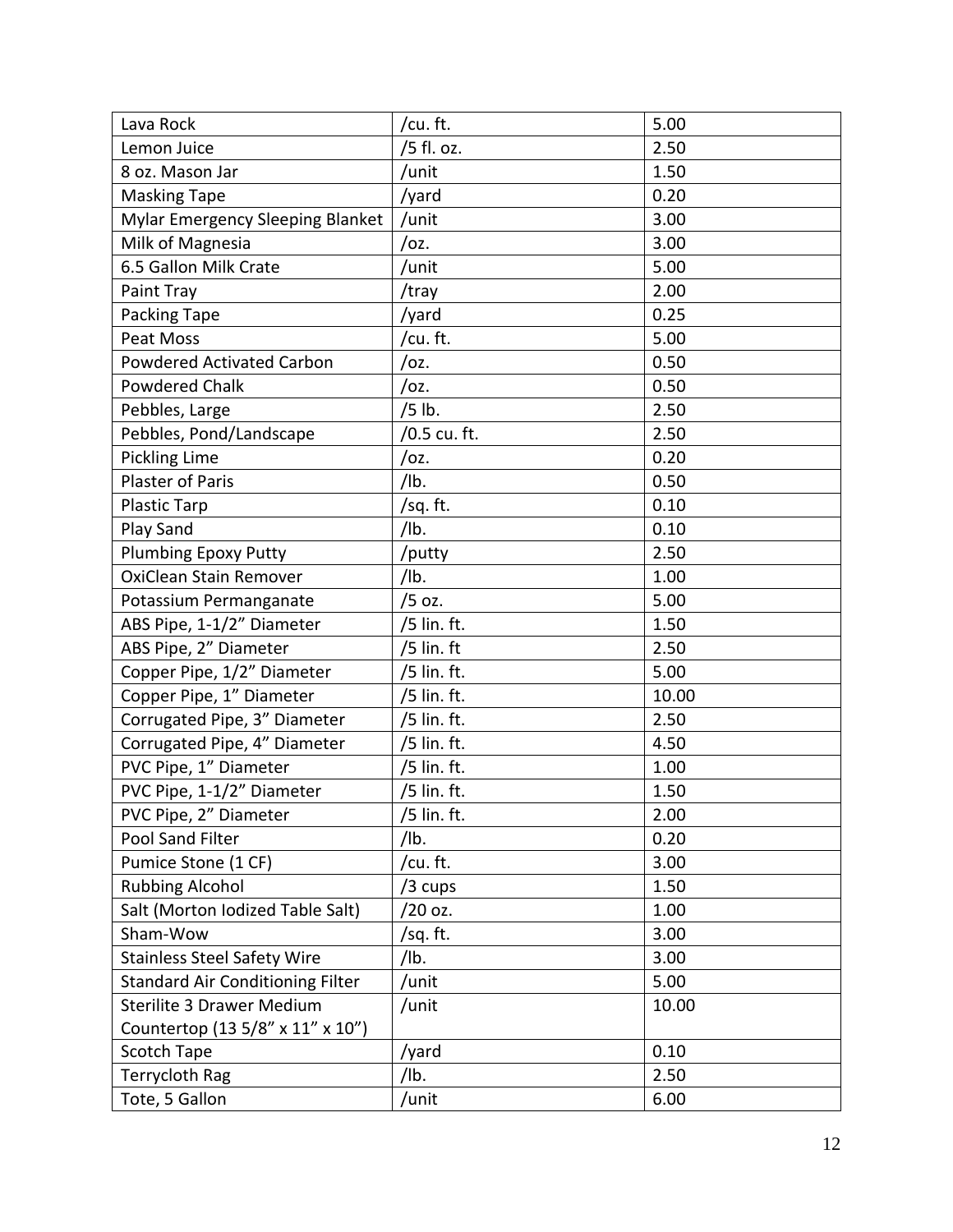| Tote Lid, 5 Gallon              | /unit            | 1.00  |
|---------------------------------|------------------|-------|
| Tote, 10 Gallon                 | /unit            | 8.00  |
| Tote Lid, 10 Gallon             | /unit            | 1.00  |
| Tote, 13 Gallon                 | /unit            | 10.00 |
| Tote Lid, 13 Gallon             | /unit            | 1.00  |
| Tote, 18.5 Gallon               | /unit            | 12.00 |
| Tote Lid, 18.5 Gallon           | /unit            | 10.00 |
| <b>Toilet Paper</b>             | /roll            | 1.50  |
| <b>TSP/90</b>                   | $/$ lb.          | 3.00  |
| Turtle Wax Hard Shell Paste Wax | /fl. oz.         | 0.50  |
| <b>Upholstery Fabric</b>        | /sq. yard        | 4.00  |
| <b>Weed Control Fabric</b>      | /sq. ft.         | 0.10  |
| Window Screen Mesh              | /3 sq. ft.       | 0.50  |
| Wood Mulch                      | /cu.ft.          | 5.00  |
| <b>Vanity Fair Napkins</b>      | /10 napkins      | 0.10  |
| 21-31 in x 18 in Adjustable     | /screen          | 7.00  |
| <b>Window Screen</b>            |                  |       |
| <b>Ferric Chloride</b>          | /oz. or /fl. oz. | 0.20  |
| Bon Tool 5 Gal. Paint Strainer  | /strainer        | 3.10  |
| Scott Shop Towels 11in x 40in   | /roll            | 3.50  |
| (55 sheets per roll)            |                  |       |

#### **Table 3: Labor and Tool Costs**

<span id="page-13-0"></span>

| Item                             | Cost (\$/unit)   |
|----------------------------------|------------------|
| Operator                         | 30.00 (flat fee) |
| Adjustable Wrench                | 3.00             |
| <b>Basic Socket Set</b>          | 5.00             |
| <b>Caulking Gun</b>              | 2.00             |
| <b>Channel Locks</b>             | 1.50             |
| Hand Saw                         | 10.00            |
| Pliers                           | 1.50             |
| <b>Scissors</b>                  | 2.00             |
| Screwdriver                      | 1.00             |
| <b>Standard Builder's Hammer</b> | 5.00             |
| <b>Utility Knife</b>             | 2.00             |
| Wire cutters                     | 2.00             |
| <b>Pipe Cutters</b>              | 10.00            |
| Pipe Wrench                      | 5.00             |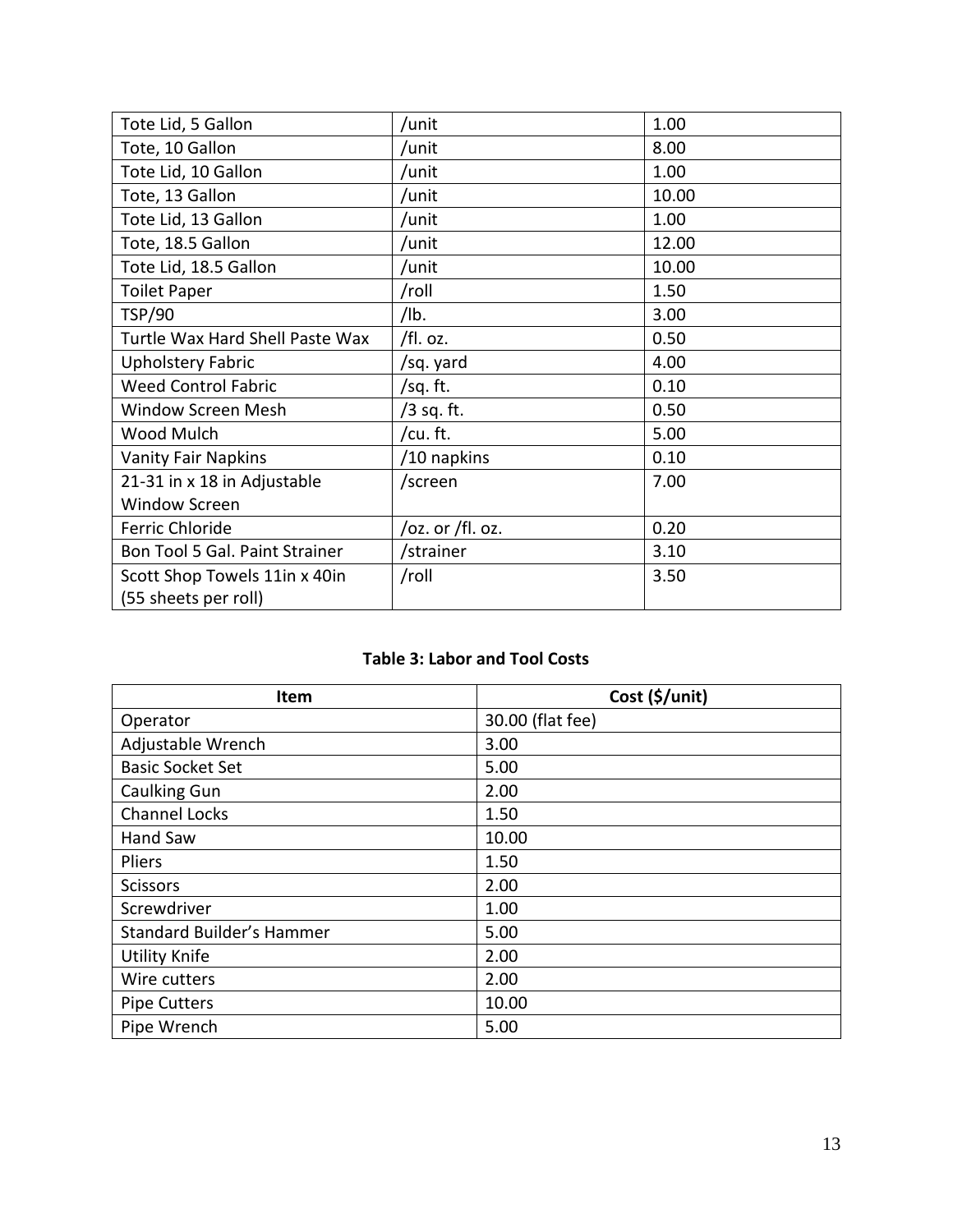### **Appendix B: Operational Costs**

These wastewater constituents can be bought from Amazon, Target, Walmart and more. Pictures are shown below.

• Great Value Apple Cider Vinegar



Great Value Great Value Apple Cider Vinegar, 128 fl  $OZ$ ★★★★☆ (4.6) 192 reviews

• Great Value Tomato Sauce



**Great Value** Great Value Tomato Sauce, 8 oz



Add to cart

\$4.34 3.4 ¢/fl oz

• Great Value Vegetable Oil



**Great Value** Great Value Vegetable Oil, 1 gal ★★★★☆ (4.7) 1567 reviews